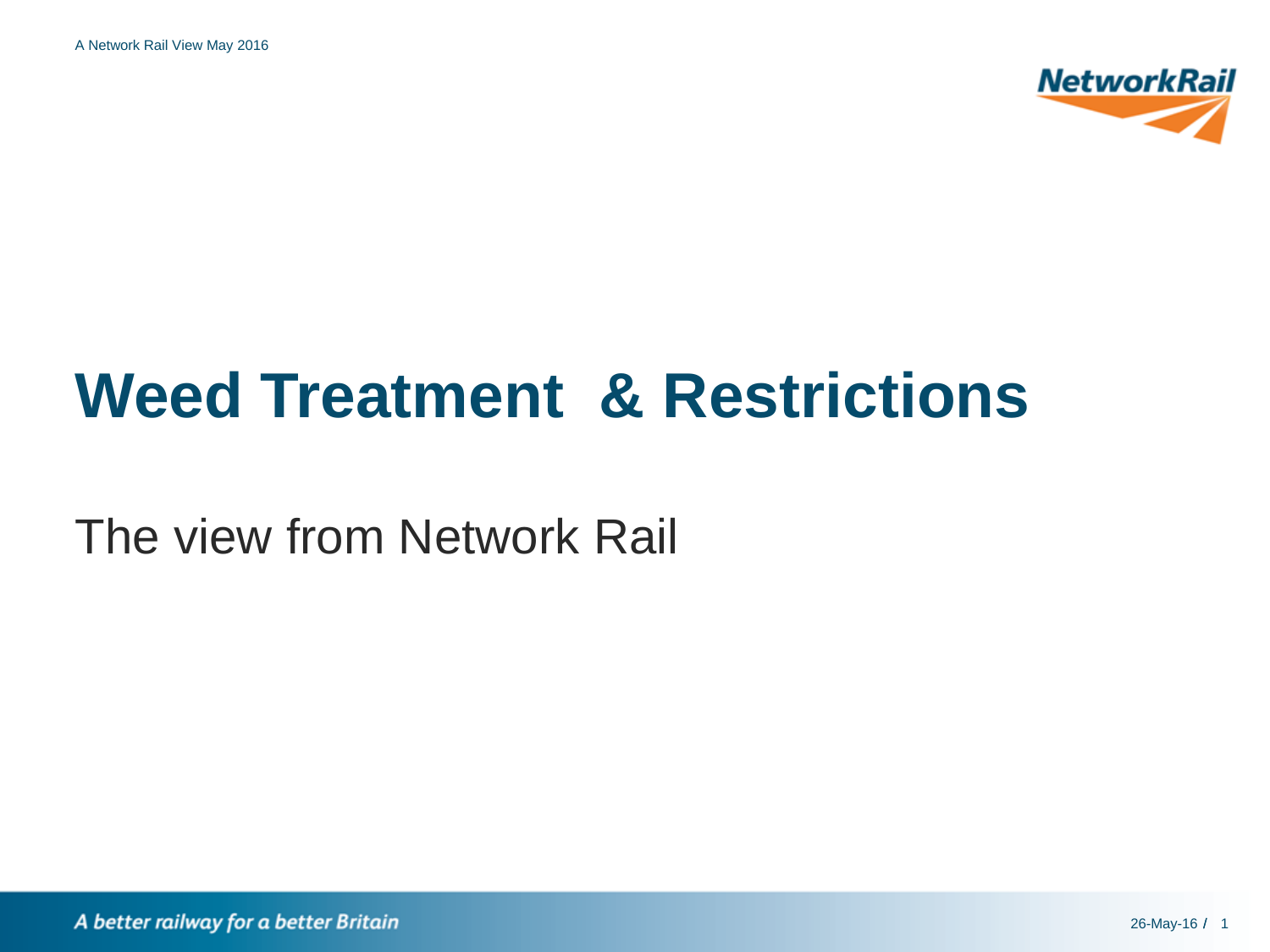

20,000 lineside miles.

8 devolved routes

38 individual delivery units

Increasingly demanding on safety and Public Performance targets

A move toward a digital railway will increase the number of trains reducing time between train.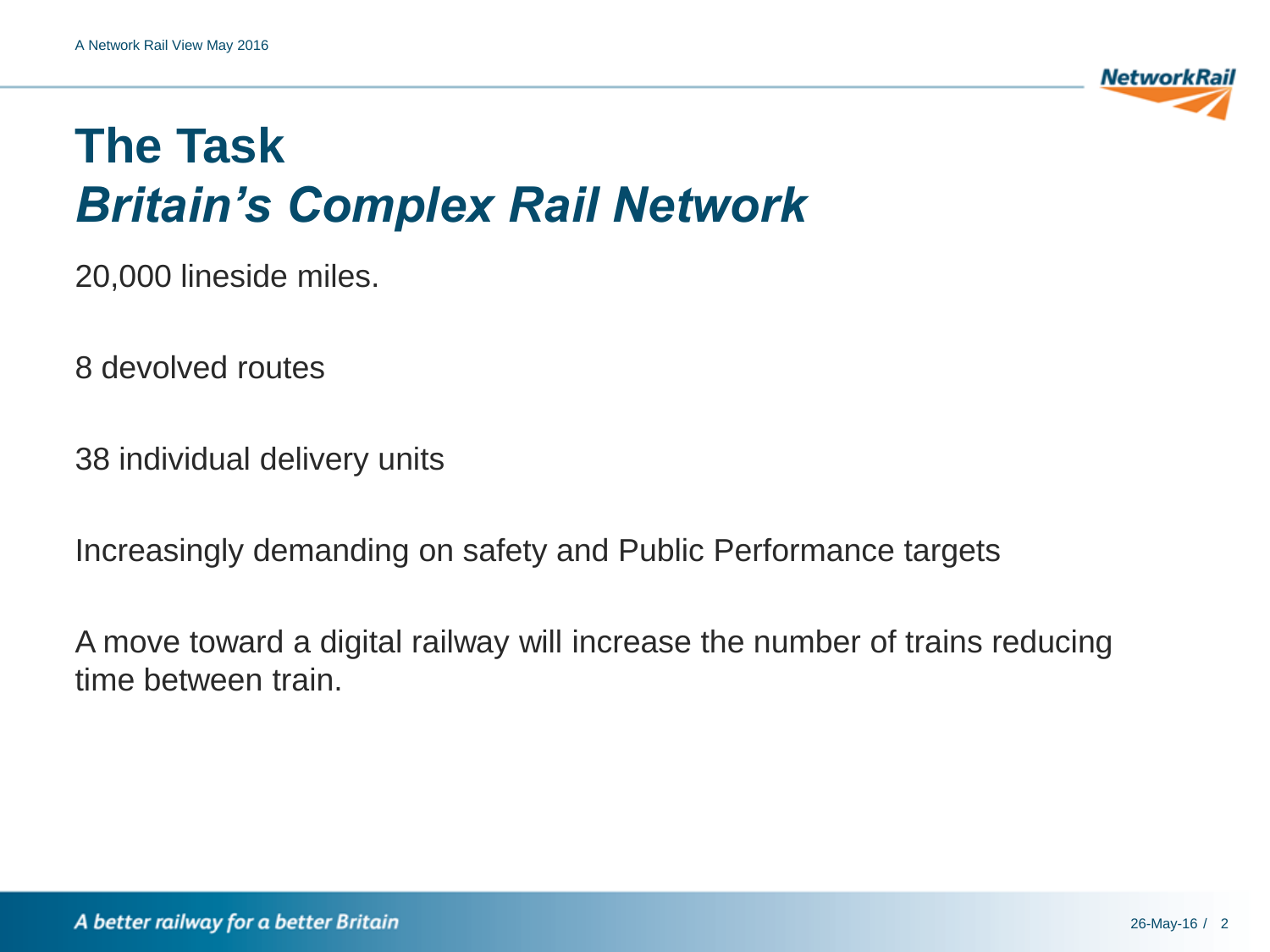

220 environmentally protected sites of special interest.

Large number of conservation areas.

A number of sites that fall within Biodiversity action plan zones.

We are informed about these by using our internal web and GEO mapping services to;

• **View Environmentally Sensitive Site Maps Guidance for environmentally sensitive sites**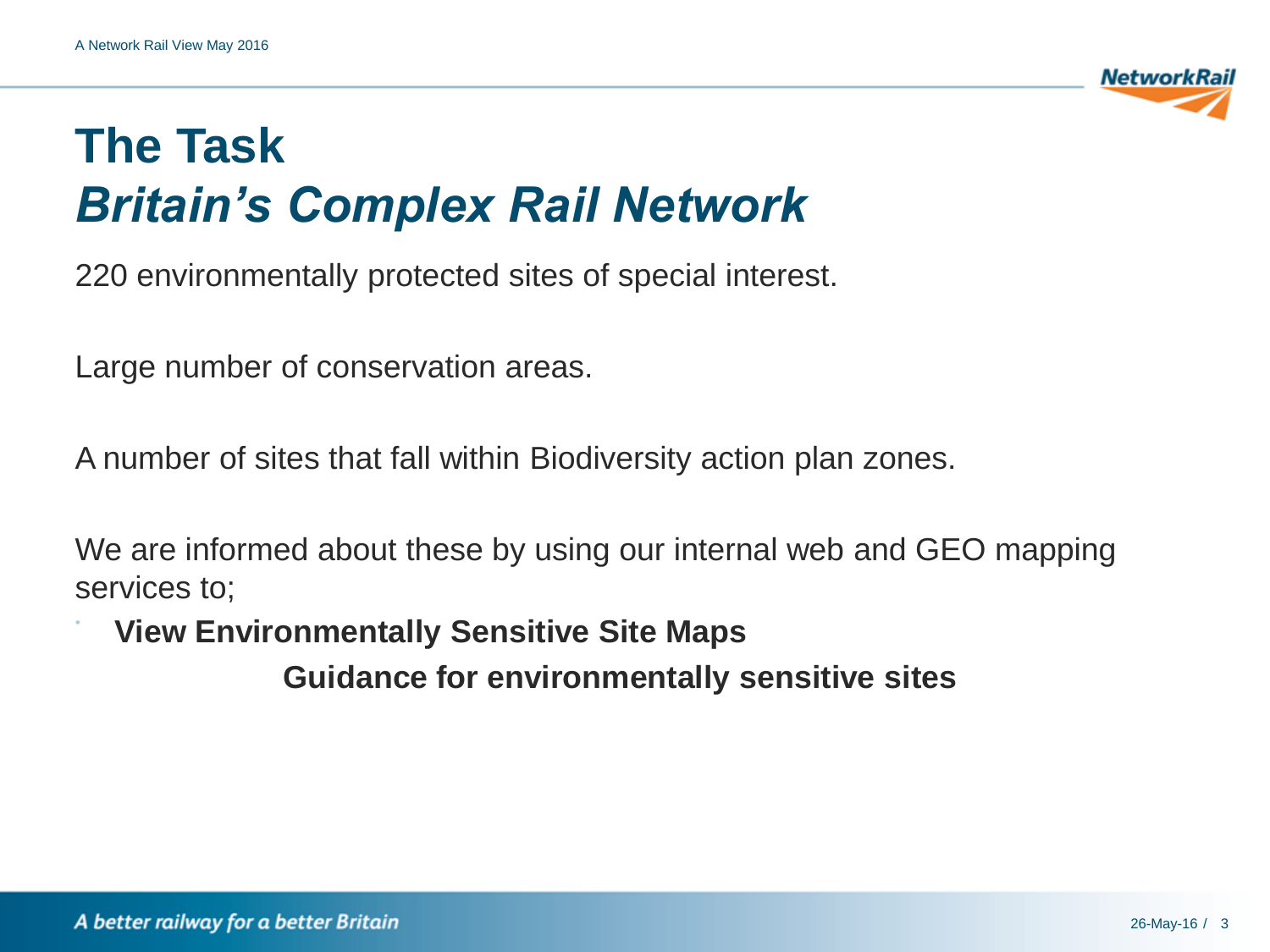

Vast herbaceous species mix. Often persistent and rather stubborn

Where biodiversity is greatest these areas are often recognised and protected by law.

Trees are mostly broadleaf self seeded native species with occasional non native garden escapees, or plantings that offer screening.



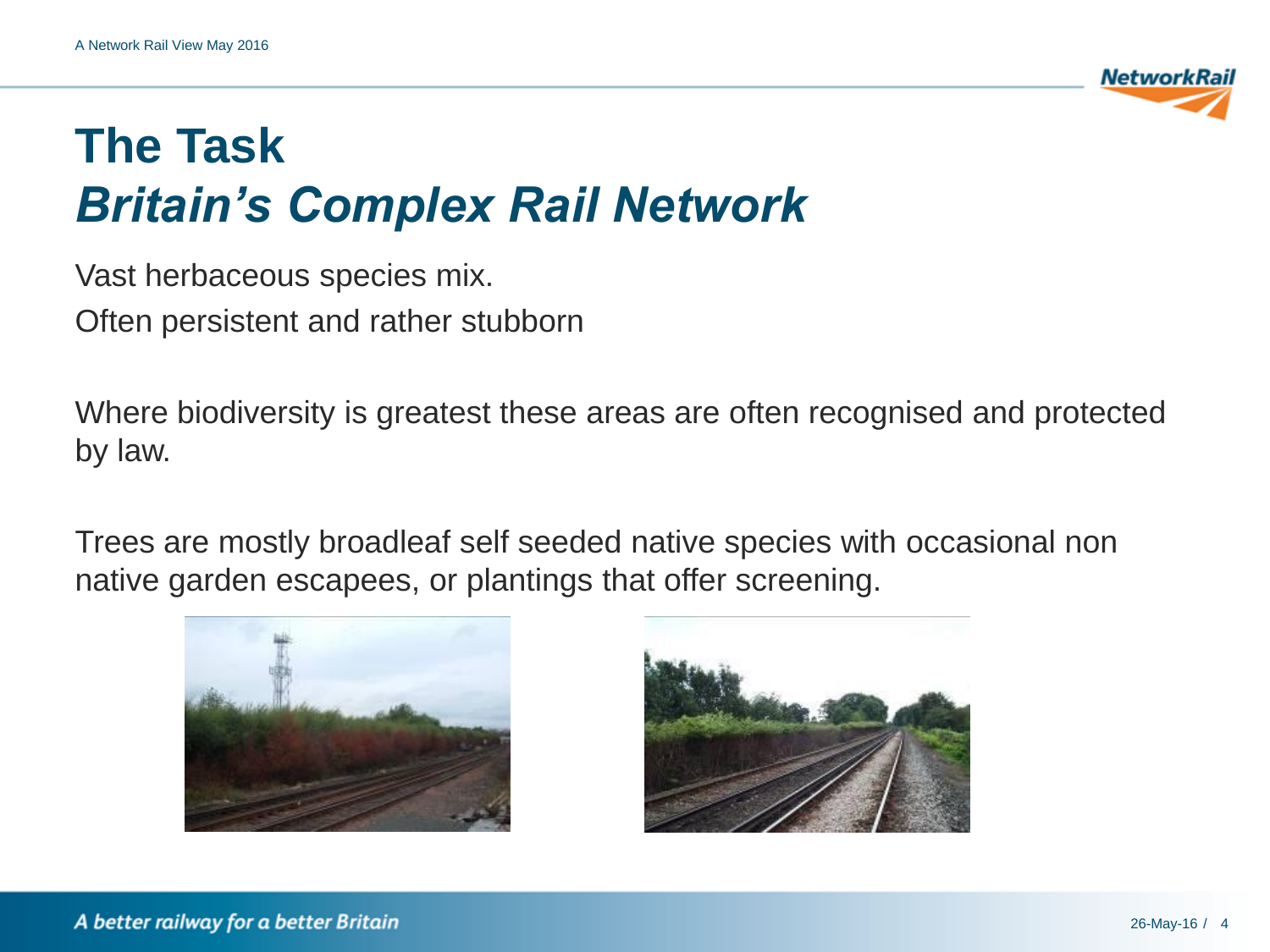Vulnerable to costal storm and costal erosion.

We are more at risk when we are exposed to easterlies.

Growth rates differ but not dramatically

Specific applications include treatment of 4 invasive species that require by law an action plan to control their spread.

Occasional localised treatments are required to deal with a particular pest or disease as they emerge.

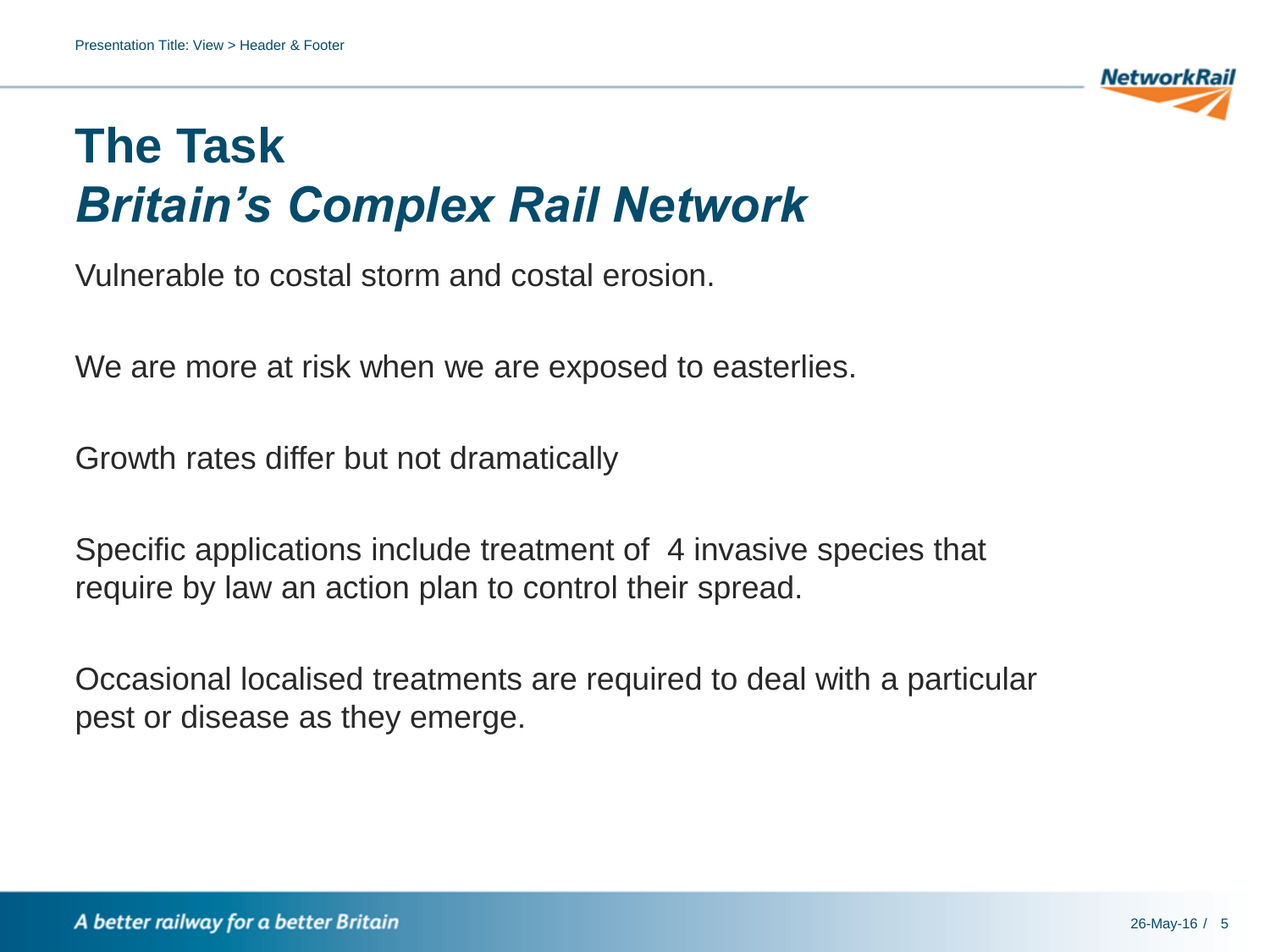

#### **Why we Undertake weed treatments**

The gauging trees of *somewhere else in the world other than GB hopefully*

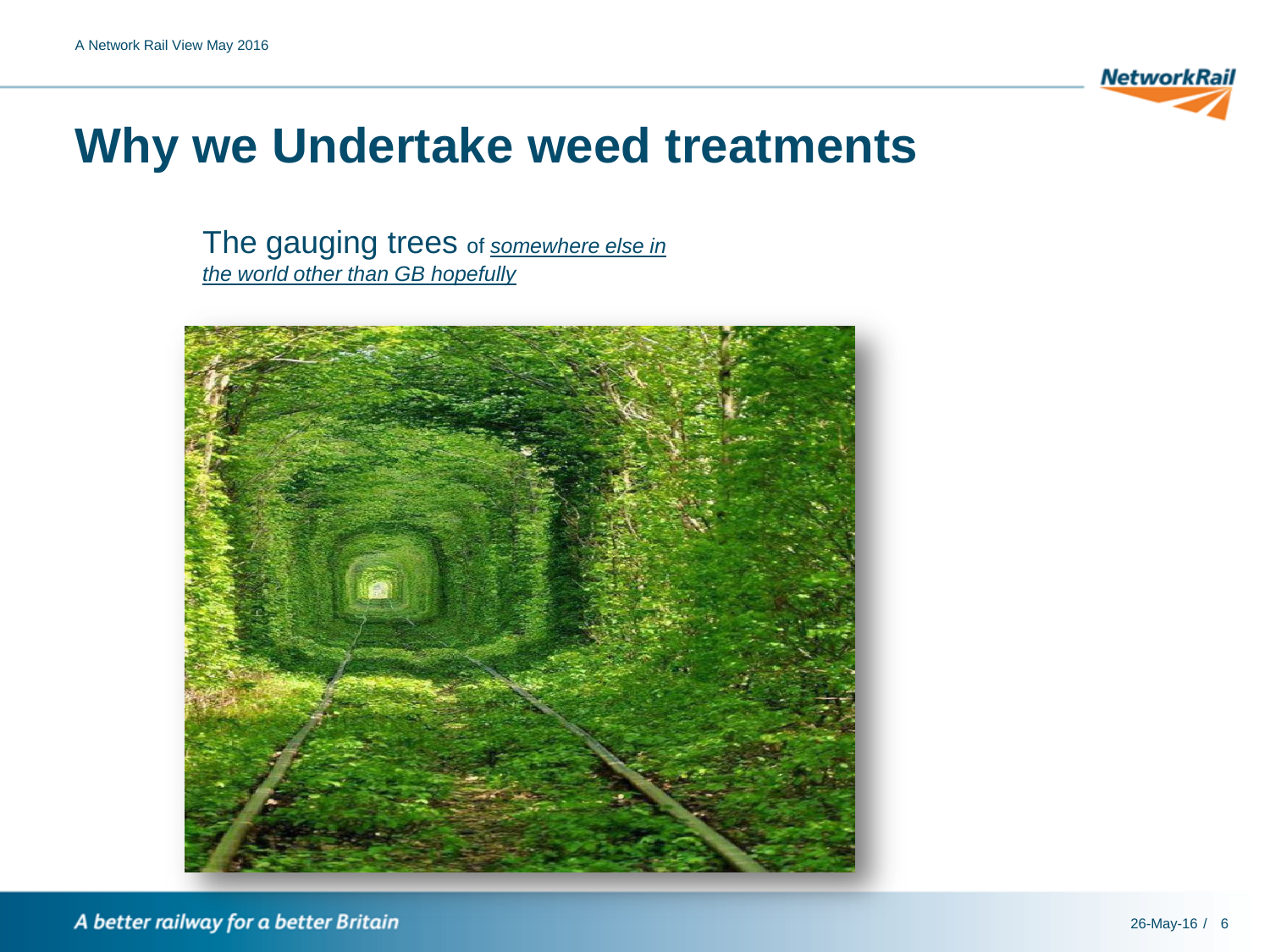

# **Vegetation Control Chemical application**

Where used correctly chemical application is a safe operation

However, good planning is key,

- Too late
- Target species too tall
- Too early
- Too wet
- Too cold
- Too hot
- Too close
- Wrong Method of application
- Wrong active ingredients for target species
- Lets call the experts!!!

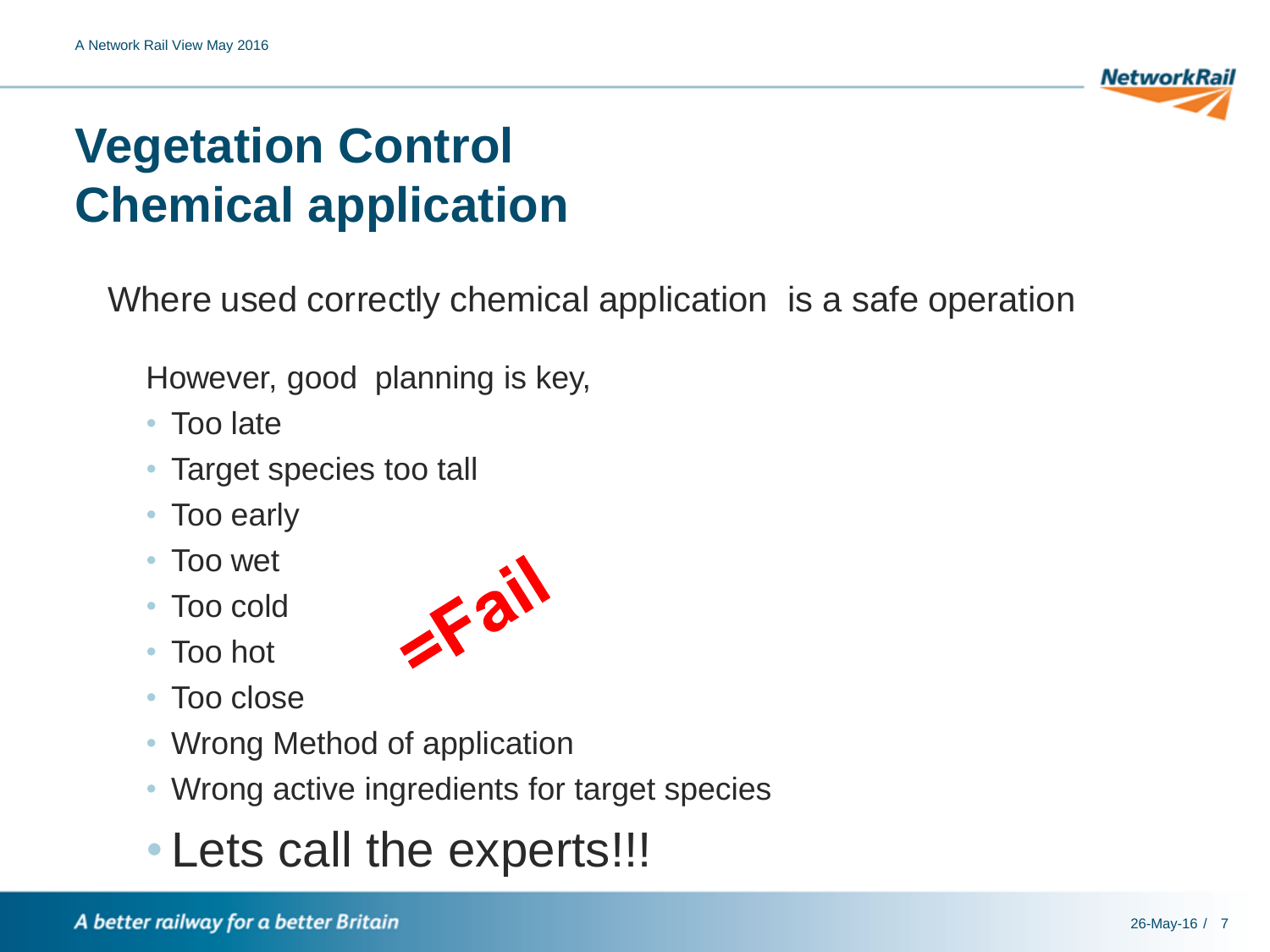

#### Our railway composition and weather provides condition that require regular ballast interventions



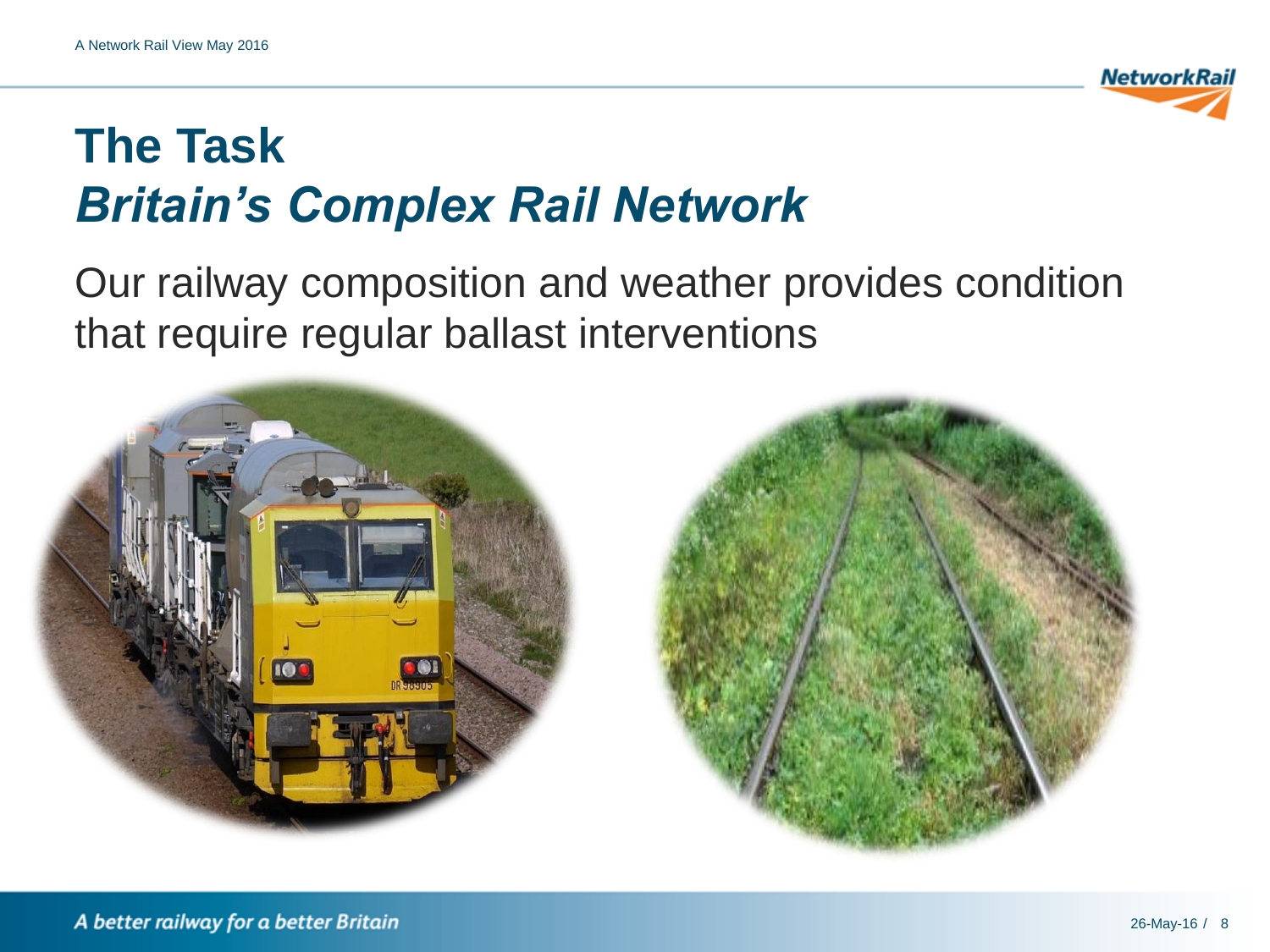.



### **Chemical Treatments**

Train Borne Applications;

Multi purpose Vehicle managed by BASIS approved contractor JSD

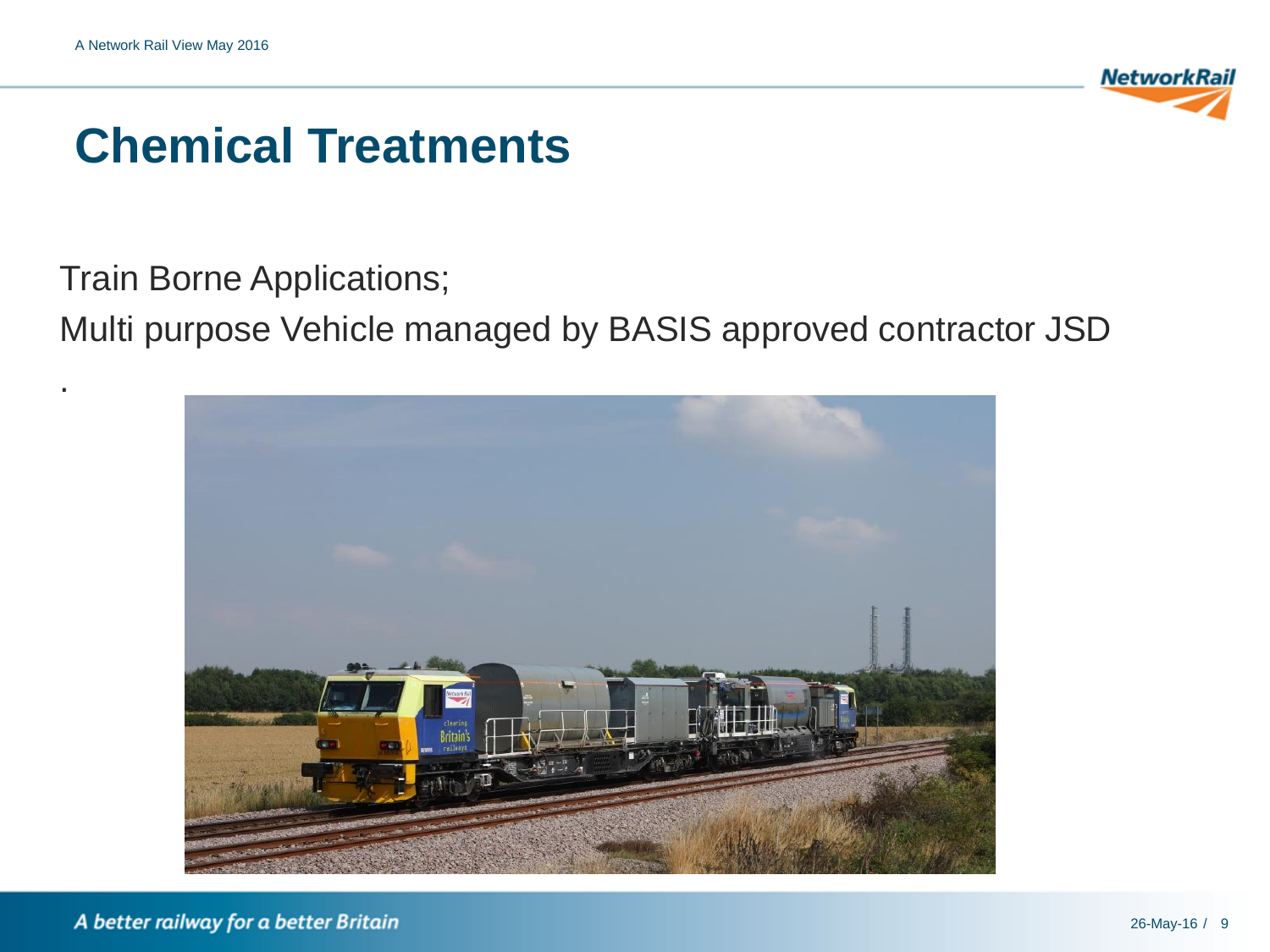

#### **Chemical Treatments**

Applications based on glyphosate (AI) products

A scrub spray application use a selective herbicide with a residual compound.

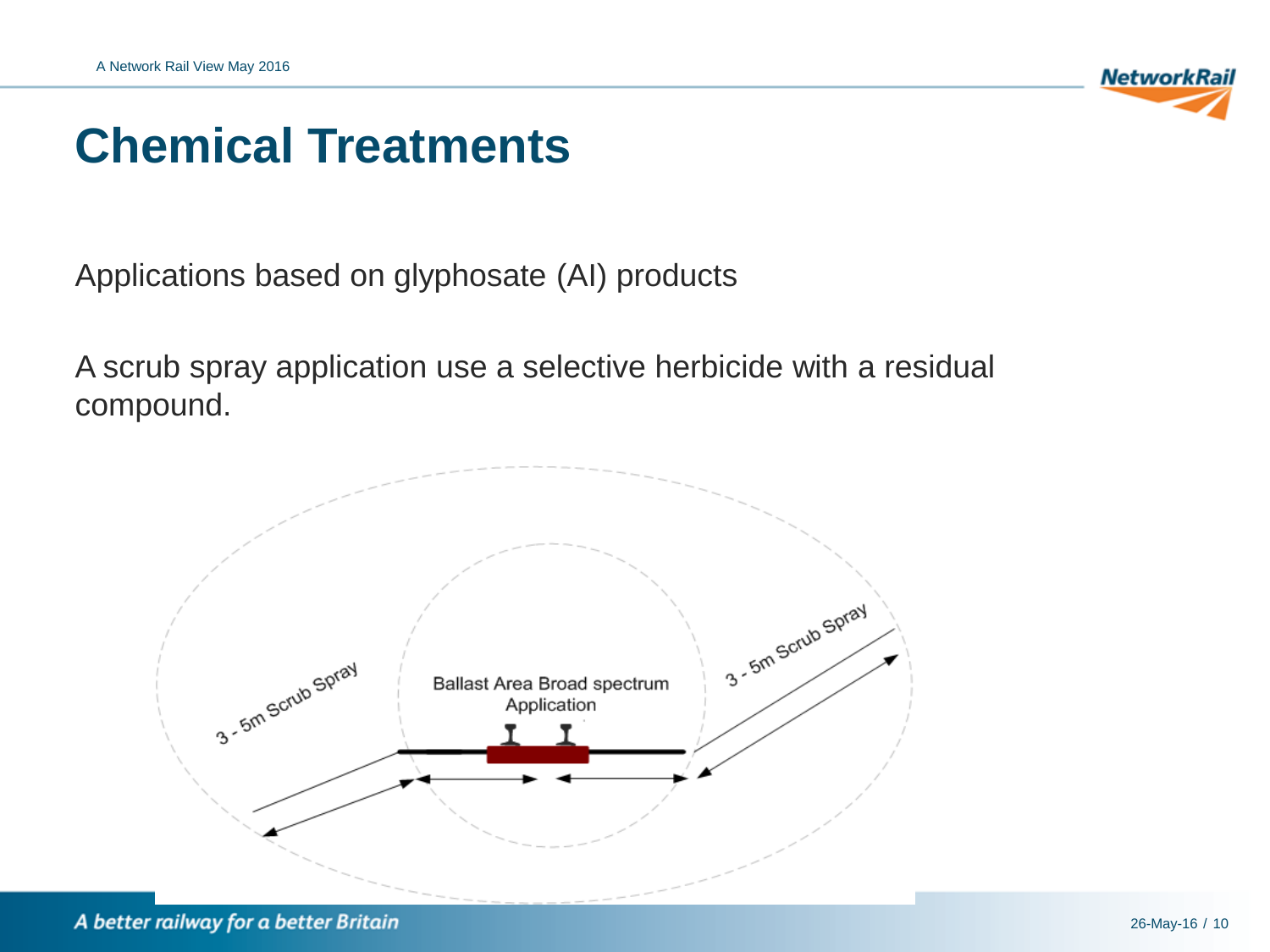

### **Chemical Treatments**

Manual Applications;

- Knapsack applications delivering similar chemical applications by hand
- Or a more specific application to deal with a pest or invaders



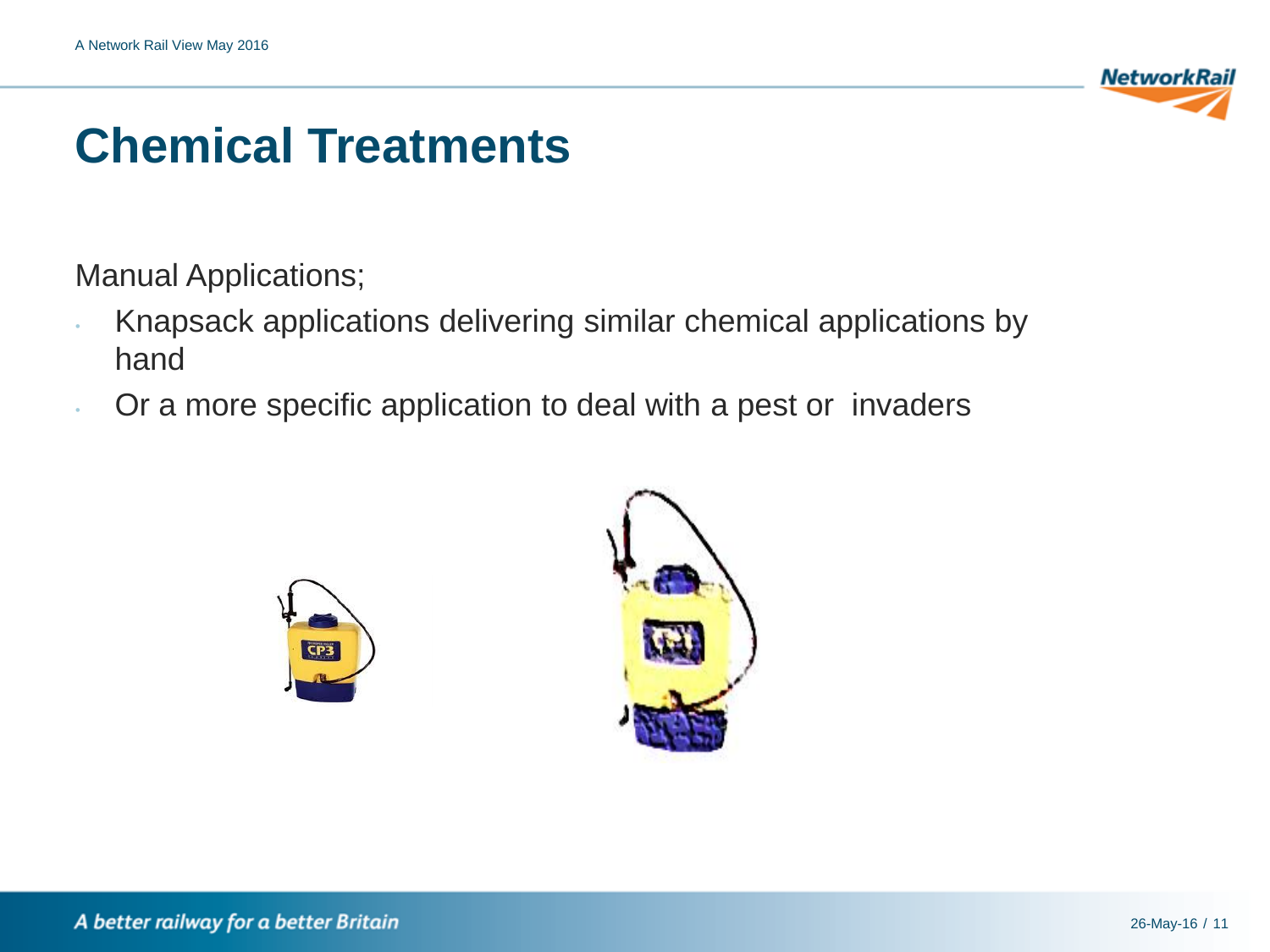

## **Cutting Treatments**

Motorised treatments are generally limited to;

- Mobile mowing machines such as the bushfighter
- Flail head and cutting attachments mounted on 360 deg Road Rail excavators.



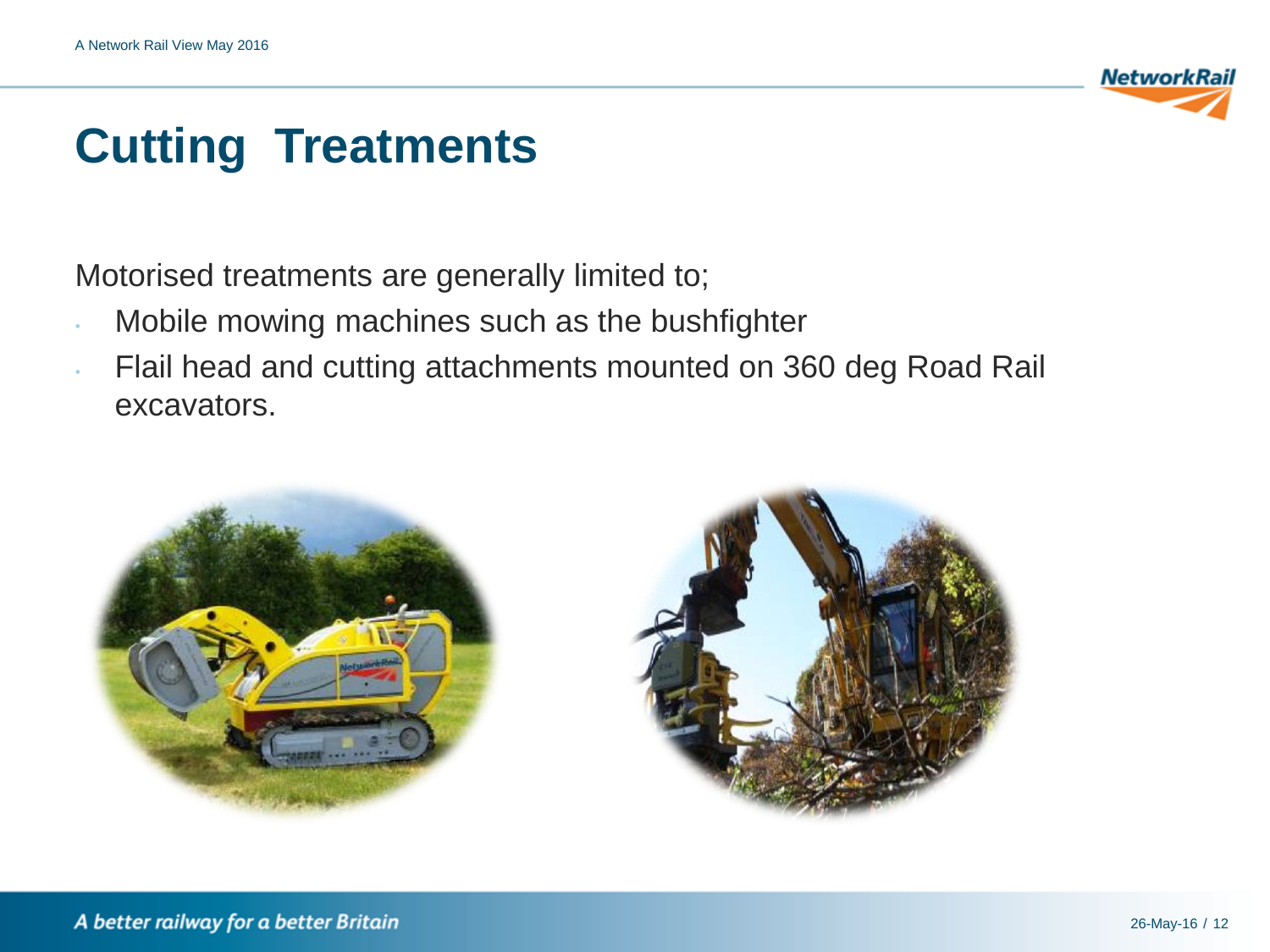

# **Cutting Treatments**

Specific vegetation removal campaigns are undertaken by local teams or by specialist contractors using motor manual chainsaws and brushcutters.



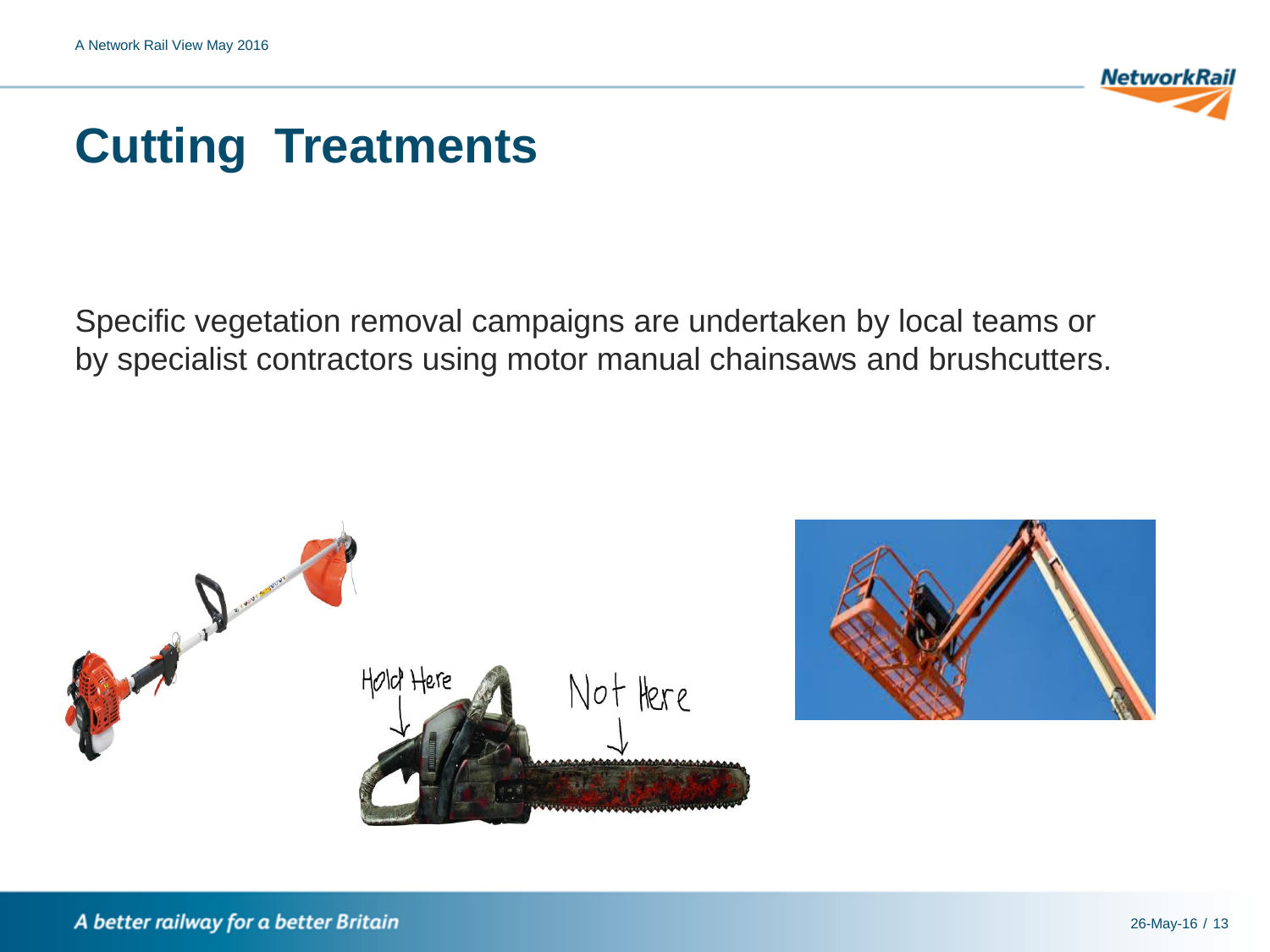

#### **Alternative Treatments**

#### Problem statement

Methods need to produce similar or better results than current weed control practice under the same operating conditions and constraints.

#### **Feasibility**

Concentrated around converting current method to adapt to use new products and new thinking